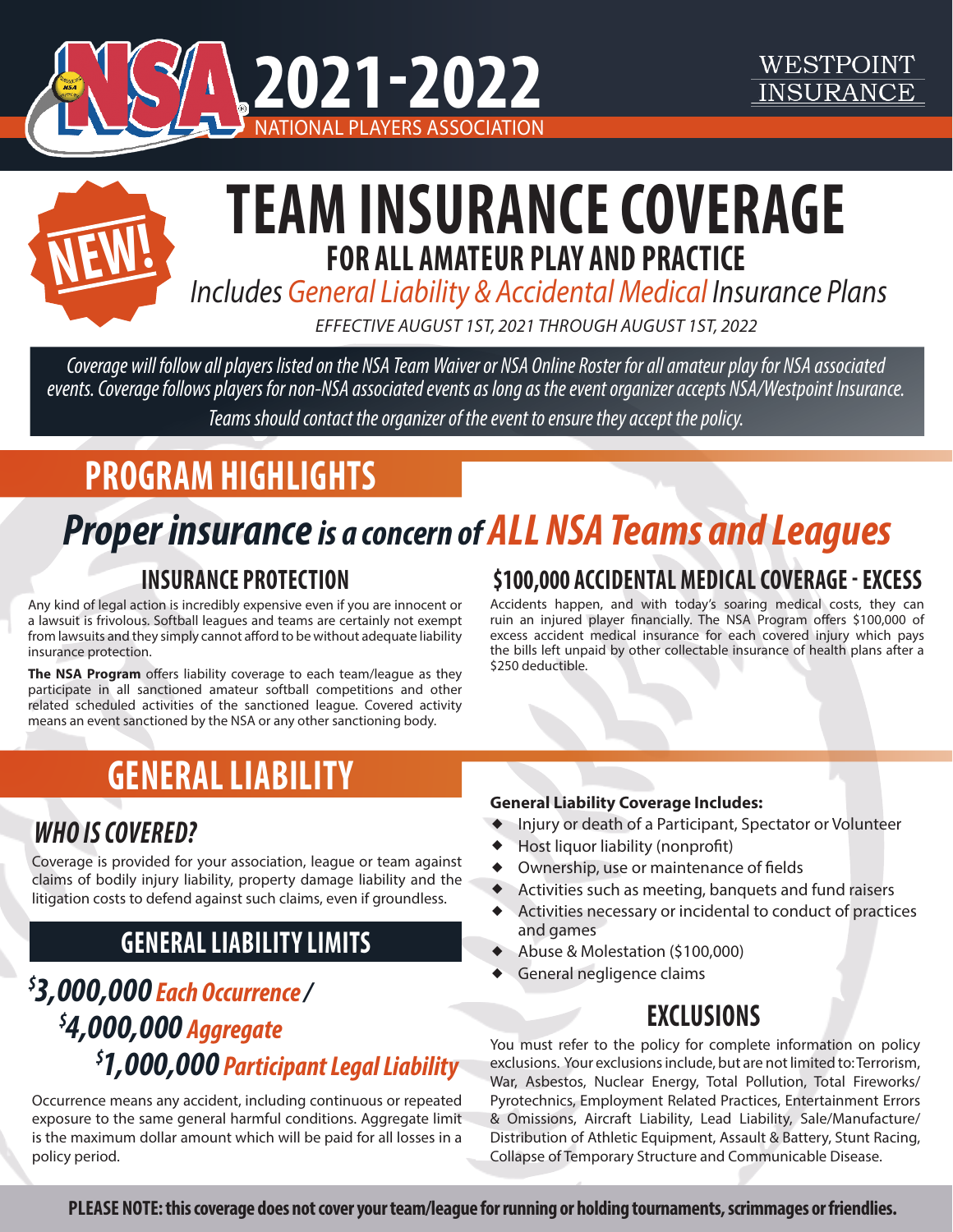# **PREFERRED MEMBERSHIP BENEFITS PROGRAM**

 *Includes General Liability & Accidental Medical Insurance Plans*

*EFFECTIVE AUGUST 1ST, 2021 THROUGH AUGUST 1ST, 2022*

## **ACCIDENTAL MEDICAL**

#### **WHO IS COVERED?**

Insured persons are team players listed on the official NSA Roster and coaches on record for the team(s) specified on the application.

#### **COVERED ACTIVITY**

The NSA Program offers excess accident medical coverage to each team/league as they participate in all amateur softball activities of the team/league.

#### **ACCIDENTAL MEDICAL BENEFITS**

If an Insured Person incurs Covered Expenses as a result of an Injury sustained during a Covered Activity, the plan will pay 100% of those Covered Expenses after a deductible of **\$250**. Covered Expenses are charged for medically necessary services or supplies made by a hospital, doctor, laboratory, clinic or pharmacy within one year of the date of injury.

#### **ACCIDENTAL MEDICAL LIMITS**

#### *\$ 100,000Maximum Medical Benefit per claim \$ 250 Deductible per claim*

*Dental Expense: \$ 250 per tooth / per accident to a maximum of \$ 1,000*

#### **ACCIDENTAL DEATH & DISMEMBERMENT**

If an Insured Person suffers a listed Loss as a result of and within one year of an injury sustained during a Covered Activity, the plan will pay the corresponding payment.

| <b>LOSS</b>                           | <b>PAYMENT</b> |
|---------------------------------------|----------------|
| Death                                 | \$5,000        |
| Both hands or feet                    | \$5,000        |
| Sight of both eyes                    | \$5,000        |
| One hand or foot and sight of one eye | \$5,000        |
| One hand or one foot                  | \$2,500        |
| Speech or hearing in both ears        | \$2,500        |
| Thumb and index finger of same hand   | \$1,250        |



**INSURANCE** 

**Westpoint - BPA Plans P.O. Box 1495**

**Bridgeview, IL 60455-0495**

#### **GENERAL EXCLUSION & LIMITATIONS**

You must refer to the policy for complete policy exclusions. The policy does not cover and no payment will be made for any loss or expense arising out of or resulting from:

- Self-destruction or an attempt there at while sane or intentionally self-inflicted injury;
- The attempt by the Insured Person to commit a felony;
- The Insured Person's being intoxicated:
- The use by the Insured Person of drugs or narcotics unless used as prescribed by a Doctor for a condition other than drug addiction;
- ◆ War, invasion, acts of foreign enemies, civil war, rebellion, insurrection or insurgencies;
- Illness or disease, except:
	- **1)** As may be specifically provided for in the policy;
	- **2)** As may result from an injury;
		- **3)** A cardiovascular accident, stroke, or other traumatic event caused by exertion while participating in a Covered Event;
	- **4)** The aggravation of a condition, including but not limited to, tendonitis, strains, sprains and other similar conditions caused by exertion while participating in a Covered Event.

#### **ACCIDENTAL DEATH & DISMEMBERMENT EXCLUSIONS AND LIMITATIONS**

No benefits are payable under this benefit provision for any loss caused or contributed by:

- Illness or medical or surgical treatment of illness, including diagnosis;
- Bacterial infection, except septic infection of and through a wound accidentally sustained;
- Travel or flight in or descent from any aircraft, unless the Insured Person is a fare-paying passenger on a regularly scheduled flight on a commercial airline;
- Any of the occurrences listed above in the General Exclusion and Limitations.

#### **ACCIDENTAL MEDICAL BENEFITS EXCLUSIONS AND LIMITATIONS**

Covered Expenses will never include and no benefits will ever be payable for any charges which:

- Exceed the reasonable and customary charge;
- Are incurred for dental work unless the Insured Person sustains an injury which results in damage to his or her natural teeth;
- Are incurred for services or supplies not specifically provided for in the policy;
- Would not have been made in the absence of insurance or which the Insured Person is not legally obligated to pay;
- Are incurred for cosmetic procedures, unless made Medically Necessary by an injury;
- Are incurred for eyeglasses, contact lenses or hearing aids or for any examination or fitting related to these devises, unless made Medically Necessary by an injury;
- Are incurred for care or treatment which is not Medically Necessary to the diagnosis or treatment of an injury;
- Are incurred for custodial care;
- Are incurred for treatment of a pre-existing condition;
- Arise out of any of the occurrences listed above in the General Exclusions and Limitations.

*The policy is secondary coverage to all other coverage. This brochure is for illustrative purposes only. It is not a contract of insurance. It is intended to provide a general overview of the program. Please remember only the insurance policy can give actual terms of coverage. All benefits payable are subject to definitions, limits, maximums, deductible benefit periods and limitations and exclusions of the policy.*